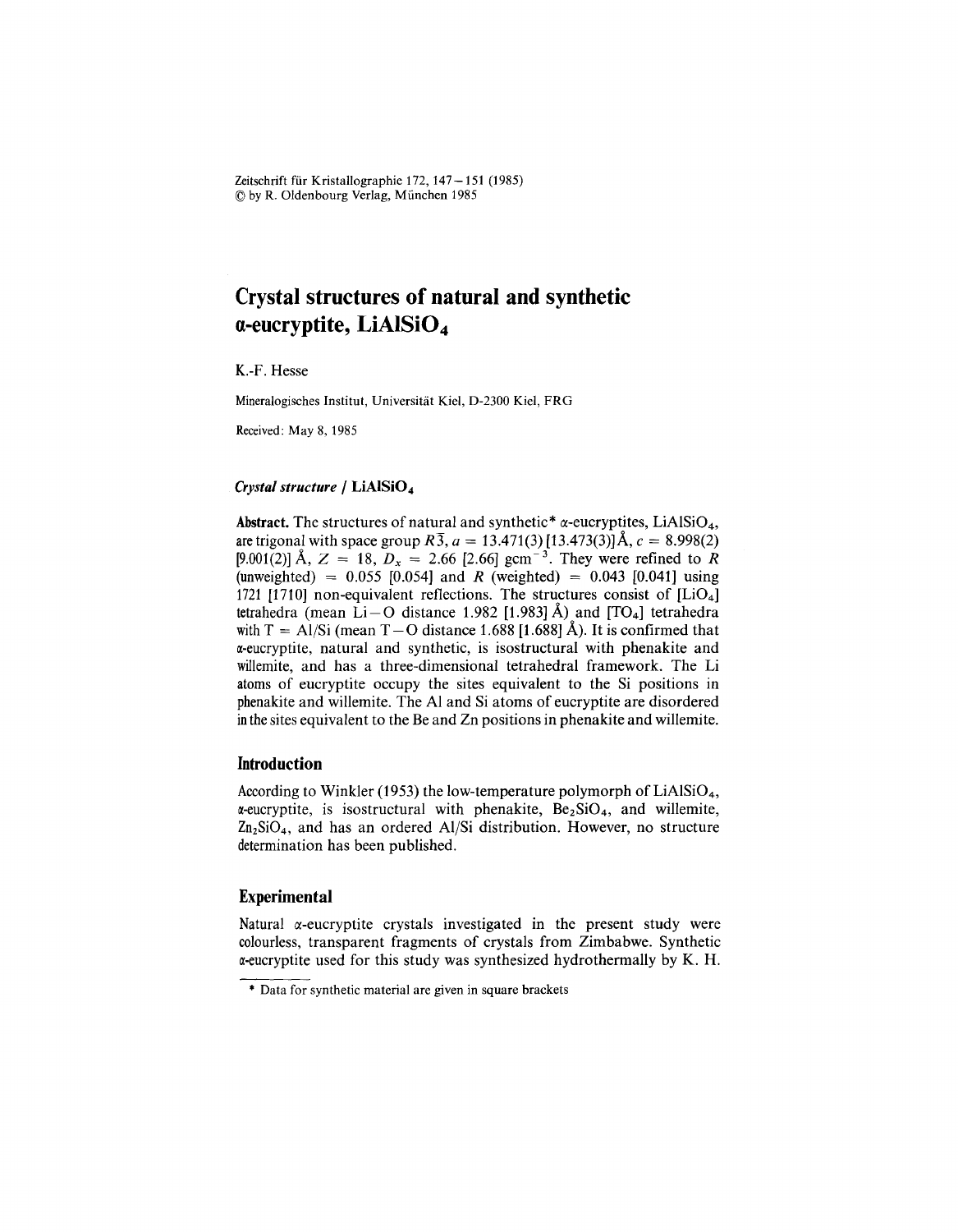| Natural   |           |               |              |            |            |            |              |               |            |
|-----------|-----------|---------------|--------------|------------|------------|------------|--------------|---------------|------------|
|           | х         | $\mathcal{Y}$ | z            | $U_{11}$   | $U_{22}$   | $U_{33}$   | $U_{23}$     | $U_{13}$      | $U_{12}$   |
| Li        | 0.0198(4) | 0.8125(4)     | 0.7513(6)    | 0.0153(21) | 0.0107(20) | 0.0206(22) | 0.0044(18)   | $-0.0017(18)$ | 0.0024(17) |
| T(1)      | 0.5302(1) | 0.8807(1)     | 0.7495(1)    | 0.0065(2)  | 0.0063(2)  | 0.0055(2)  | 0.0000(2)    | $-0.0001(2)$  | 0.0035(2)  |
| T(2)      | 0.8753(1) | 0.3444(1)     | 0.9160(1)    | 0.0062(2)  | 0.0051(2)  | 0.0056(2)  | 0.0000(2)    | $-0.0003(2)$  | 0.0026(2)  |
| O(1)      | 0.7594(1) | 0.2133(1)     | 0.8940(2)    | 0.0129(7)  | 0.0069(6)  | 0.0058(6)  | 0.0010(5)    | 0.0022(5)     | 0.0043(6)  |
| O(2)      | 0.7325(1) | 0.1990(1)     | 0.5844(2)    | 0.0048(6)  | 0.0044(6)  | 0.0124(7)  | 0.0002(5)    | 0.0007(5)     | 0.0007(5)  |
| O(3)      | 0.1005(1) | 0.8844(1)     | 0.9415(1)    | 0.0077(6)  | 0.0081(6)  | 0.0062(6)  | $-0.0015(5)$ | $-0.0022(5)$  | 0.0029(5)  |
| O(4)      | 0.6590(1) | 0.0026(1)     | 0.7496(1)    | 0.0066(6)  | 0.0114(7)  | 0.0085(6)  | $-0.0008(5)$ | $-0.0009(5)$  | 0.0072(5)  |
| Synthetic |           |               |              |            |            |            |              |               |            |
|           | x         | у             | $\mathbb{Z}$ | $U_{11}$   | $U_{22}$   | $U_{33}$   | $U_{23}$     | $U_{13}$      | $U_{12}$   |
| Li        | 0.0198(4) | 0.8122(4)     | 0.7511(5)    | 0.0167(21) | 0.0115(19) | 0.0195(20) | 0.0037(17)   | $-0.0011(17)$ | 0.0031(16) |
| T(1)      | 0.5303(1) | 0.8807(1)     | 0.7496(1)    | 0.0070(2)  | 0.0067(2)  | 0.0057(2)  | 0.0000(2)    | $-0.0001(2)$  | 0.0036(2)  |
| T(2)      | 0.8752(1) | 0.3443(1)     | 0.9161(1)    | 0.0068(2)  | 0.0058(2)  | 0.0057(2)  | 0.0000(2)    | $-0.0004(2)$  | 0.0031(2)  |
| O(1)      | 0.7593(1) | 0.2132(1)     | 0.8938(2)    | 0.0132(7)  | 0.0070(6)  | 0.0061(6)  | 0.0009(5)    | 0.0019(5)     | 0.0040(5)  |
| O(2)      | 0.7322(1) | 0.1989(1)     | 0.5844(2)    | 0.0059(6)  | 0.0052(6)  | 0.0129(7)  | 0.0000(5)    | 0.0002(5)     | 0.0012(5)  |
| O(3)      | 0.1006(1) | 0.8844(1)     | 0.9417(2)    | 0.0089(6)  | 0.0086(6)  | 0.0068(6)  | $-0.0014(5)$ | $-0.0020(5)$  | 0.0036(5)  |
| O(4)      | 0.6590(1) | 0.0026(1)     | 0.7495(2)    | 0.0073(6)  | 0.0117(6)  | 0.0086(6)  | $-0.0006(5)$ | $-0.0007(5)$  | 0.0074(5)  |

**Table 1.** Positional and thermal parameters for natural and synthetic  $\alpha$ -eucryptite with standard deviations. The anisotropic temperature factor have the form  $\exp[-2\pi^2 (U_{11} h^2 a^{*2} + ... + 2 U_{23} k l b^* c^*)]$ . The standard deviations in parentheses refer to the last digi

 $\mathcal{A}^{\pm}$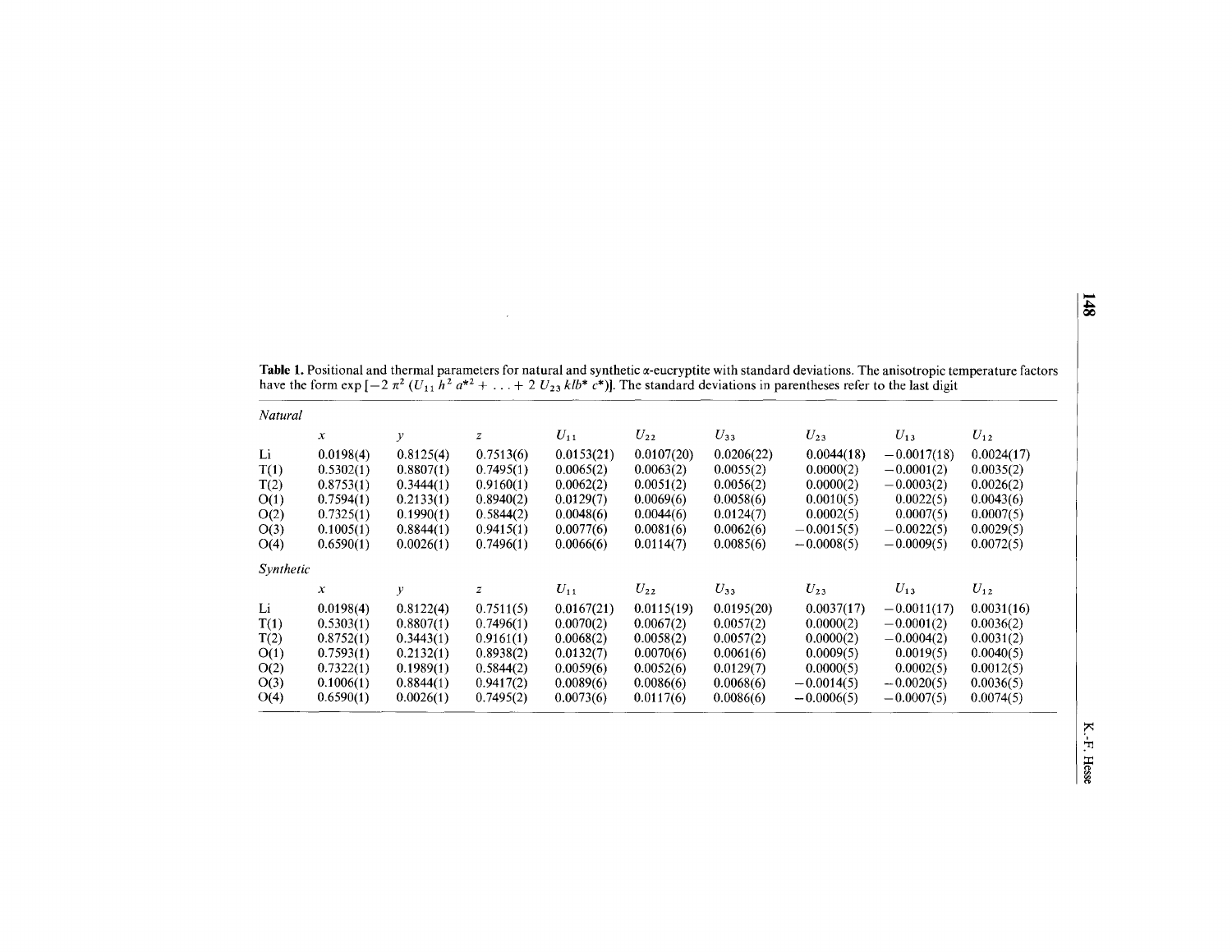|                                | Microprobe analysis (wt $-$ %) | Theoretical (wt $-\%$ ) |        |  |
|--------------------------------|--------------------------------|-------------------------|--------|--|
|                                | nat.                           | synth.                  |        |  |
| SiO <sub>2</sub>               | 48.00                          | 46.28                   | 47.69  |  |
| Al <sub>2</sub> O <sub>3</sub> | 40.78                          | 38.86                   | 40.45  |  |
| Li <sub>2</sub> O              |                                |                         | 11.86  |  |
| Total                          | 88.78                          | 85.14                   | 100.00 |  |

|  |  |  |  | <b>Table 2.</b> Microprobe analyses of the $\alpha$ -eucryptites |
|--|--|--|--|------------------------------------------------------------------|
|--|--|--|--|------------------------------------------------------------------|

Klaska, Hamburg. Mixtures of Li(OH), Al(OH)<sub>3</sub> and SiO<sub>2</sub> were heated up to 723 K and 600 bar and kept for 3 days yielding colourless transparent hexagonal prisms of  $\alpha$ -eucryptite. Crystals measuring  $0.150 \times 0.150 \times 0.300$  $[0.150 \times 0.150 \times 0.300]$  mm were used for data collection on an automatic Philips PW 1100 four circle diffractometer with graphite-monochromatized *MoKa* radiation ( $\lambda = 0.7107 \text{ Å}$ ) and  $\omega$ -2  $\theta$  scan ( $\theta_{\text{max}} = 40^{\circ}$ ). The intensities of 5863 [5863] reflections were measured. Symmetry equivalent intensities were averaged to give 1950 [1957] non-equivalent reflections; 1721 [1710] of them had  $I \geq 3 \sigma(I)$  and were used for the subsequent refinement. The standard deviations,  $\sigma(I)$ , were estimated using the formula cited by Stout and Jensen (1968). Refined cell dimensions were determined with the program LAT written by Hornstra and Vossers  $(1973/74)$ . Lorentz, polarization, and absorption corrections (Busing and Levi, 1957) were applied  $\mu(M \circ K\alpha) = 8.54 \text{ cm}^{-1}$ . The structures were determined and refined by full-matrix least-squares analysis with the program SHELX-76 (Sheldrick, 1976), starting with the atomic coordinates given by Zachariasen (1972) for phenakite. Difficulties that arose during refinement and a difference in the Fourier synthesis indicated that the Li atoms had to be located at the Si positions of the phenakite structure. The atomic scattering factors were taken from the *International Tables for X-ray Crystallography,* Vol. IV, 1974, for neutral atoms. Anisotropic refinements of the crystal structures converged at  $R$ (unweighted = 0.055 [0.054] and R(weighted) = 0.043 [0.041]. { $R$ (weighted) =  $[\Sigma w(|F_o|-|F_e|)^2]^{1/2}/(\Sigma w)$  $F_o^2$ <sup>1/2</sup>,  $w = 1/\sigma^2$ . Final atomic parameters are given in Table 1. Lists of bond lengths and angles and of observed and calculated structure factors have been deposited<sup>1</sup>. The results of the microprobe analyses are given in Table 2.

 $<sup>1</sup>$  Additional material to this paper can be ordered from the Fachinformationszentrum</sup> Energie-Physik-Mathematik, D-7514 Eggenstein-Leopoldshafen 2, FRG. Please quote reference no. CSD 51325, the names of the authors and the title of the paper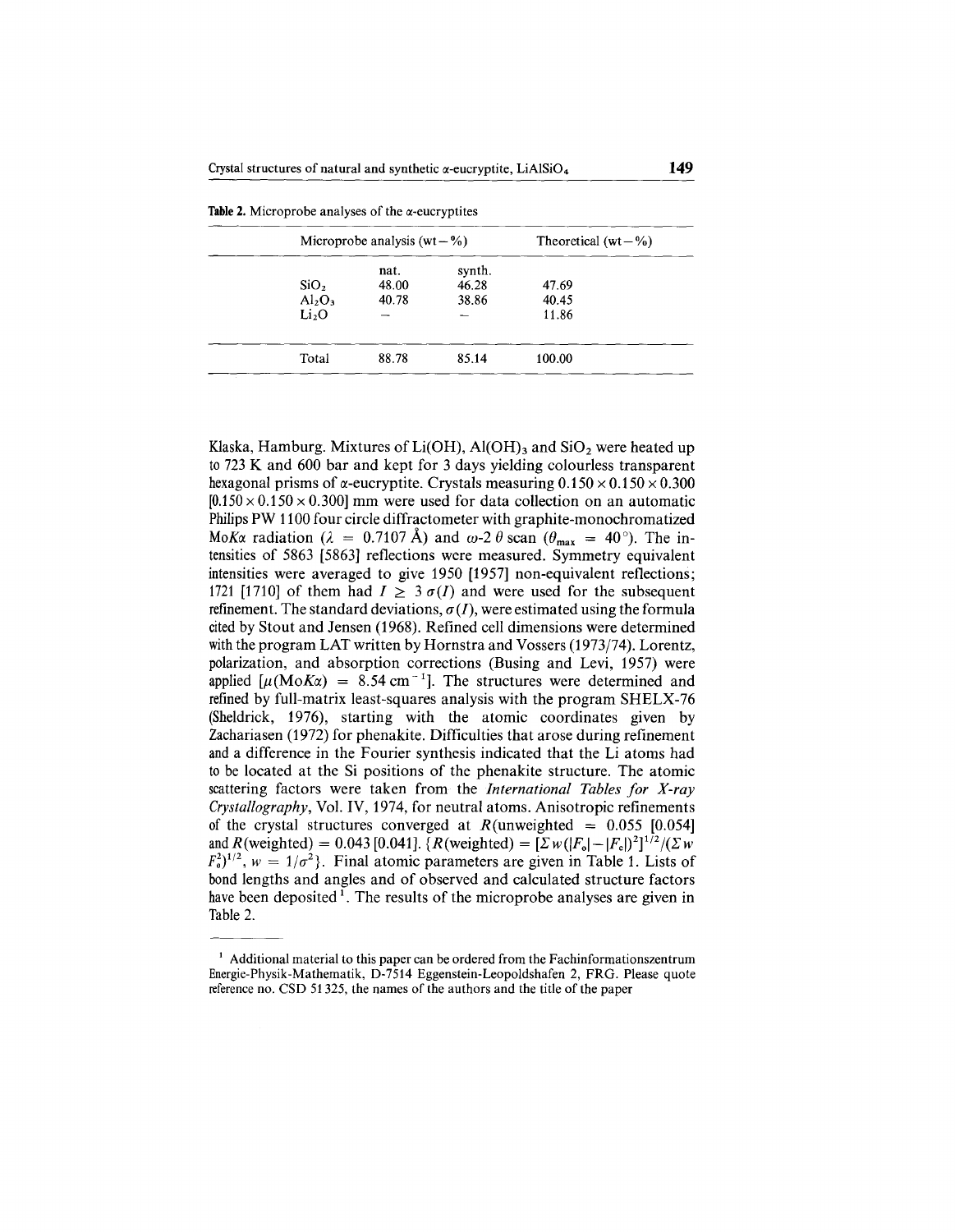

Fig. 1. Stereoscopic view of the unit cell as seen down the  $c$  axis

### **Description of the structures and results**

The natural and synthetic low temperature polymorph of LiAISi04,  $\alpha$ -eucryptite, is isostructural with phenakite,  $Be_2SiO_4$  (Zachariasen, 1972), and willemite,  $Zn_2SiO_4$  (Klaska et al., 1978). However, in  $\alpha$ -eucryptite Li occupies the Si position and the T atoms occupy the Be and Zn positions of phenakite and willemite. The structure consists of  $[LiO<sub>4</sub>]$  tetrahedra and [TO<sub>4</sub>] tetrahedra. Li – O distances vary between 1.960 Å and 1.999 Å [1.961 Å and 2.004 Å], mean 1.982 [1.983] Å, and  $T - O$  distances between 1.678 Aand 1.697 A[1.678 Aand 1.696 A], mean 1.688 [1.688] A. According to Liebau's classification of silicates (Liebau, 1985) the connection of the  $[TO_4]$  tetrahedra forms an example of the unbranched vierer framework.

The  $T - O$  distances suggest that within the limits of error there is either a completely random distribution of the Al and Si atoms in the T positions or a microtwinning with very small ordered domains in both natural and synthetic  $\alpha$ -eucryptite. High-resolution electron microscopy and electron diffraction experiments strongly favour statistical AI/Si distribution, since no micro-domains were visible.

*Acknowledgement.* I thank K. H. Klaska for supplying a sample of synthetic  $\alpha$ -eucryptite. The microprobe analysis has kindly been performed by D. Ackermand, the HRTEM study by M. Czank, and H. H. Jensen aided in the computations.

### **References**

Busing, W. R., Levi, H. A.: High-speed computation of the absorption correction for single crystal diffraction measurements. Acta Crystallogr. **10,** 180-182 (1957)

Hornstra, J., Vossers, H.: Das Philips Einkristalldiffraktometer. Philips Techn. Rundsch 33, Nr. 3,65-78 (1973/74)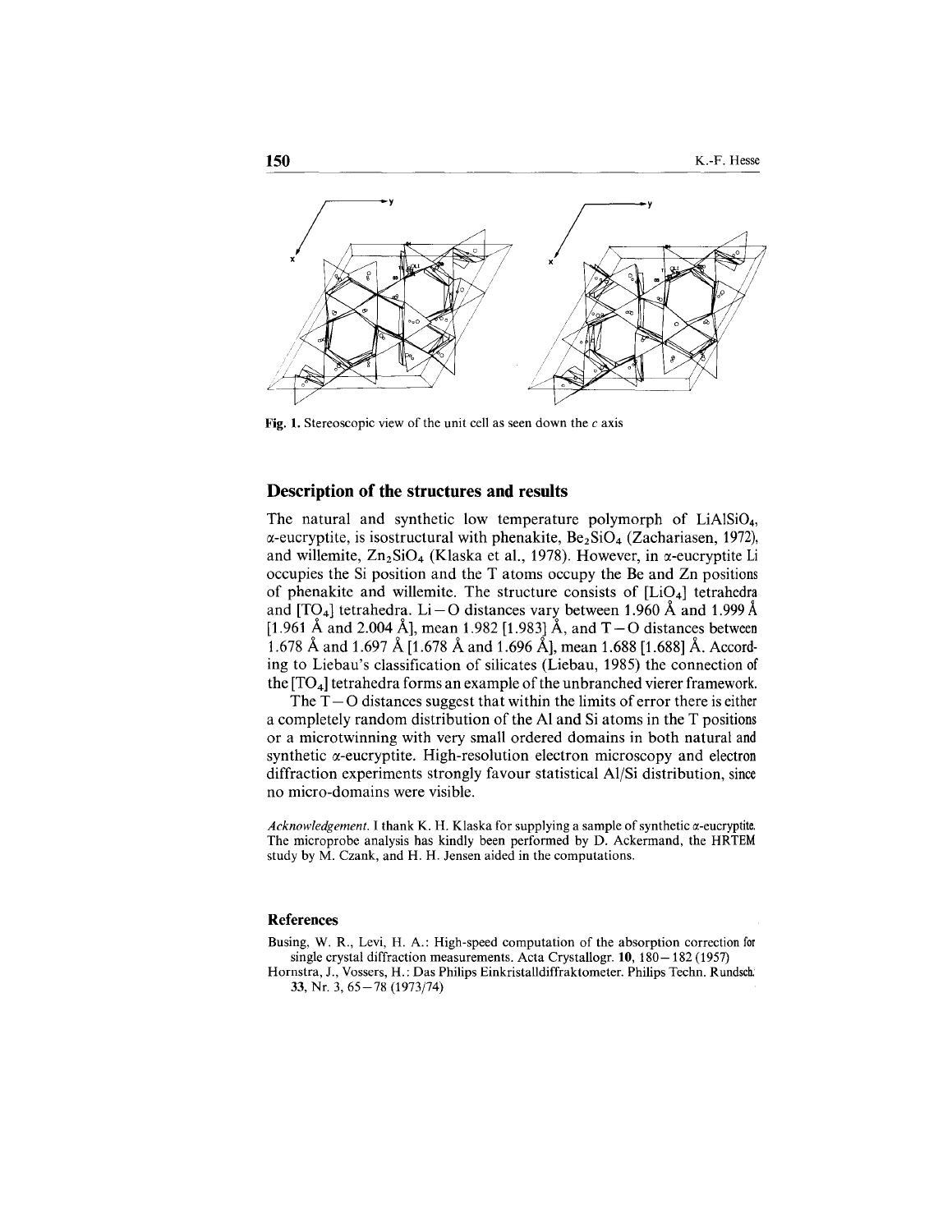*International Tablesfor X-ray Crystallography,* Vol. IV. The Kynoch Press, Birmingham (1974)

Klaska, K.H., Eck, J.C., Pohl, D.: New investigation of willemite. Acta Crystallogr. 34, 3324- 3325 (1978)

Liebau, F.: *Structural Chemistry of Silicates.* Berlin, Heidelberg, New York, Tokyo: Springer-Verlag 1985

Sheldrick, G. M.: SHELX-76. Program for crystal structure determination. Univ. of Cambridge, England (1976)

Stout, G. H., Jensen, L. H.: *X-ray structure determination.* New York: Macmillan 1968, p.457

Winkler, H. G. F.: Tief-LiAISi04 (Eucryptit). Acta Crystallogr. **6,** 99 (1953)

Zachariasen, W. H.: Refined crystal structure of phenakite Be<sub>2</sub>SiO<sub>4</sub>. Sov. Phys. Crystallogr. **16,** 1021-1025 (1972)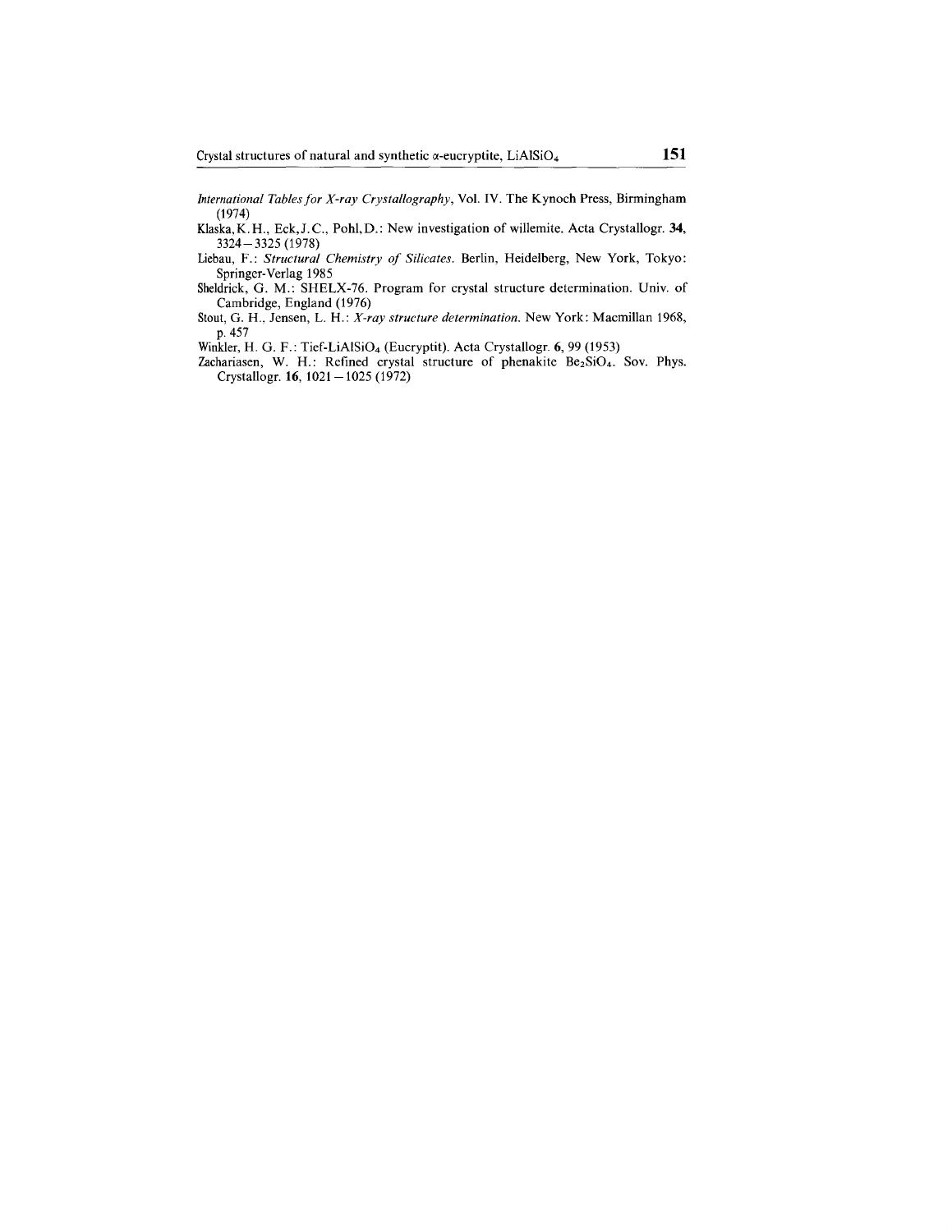Zeitschrift für Kristallographie 169,  $165 - 175$  (1984) (Qby R. Oldenbourg Verlag, Miinchen 1984

## **The crystal structure of** *parthéite*

Nora Engel\* and Klaus Yvon

Laboratoire de Cristallographie aux Rayons X, Université de Genève, 24 quai Ernest Ansermet, CH-1211 Genève 4, Switzerland

Received: June 12, 1984

#### *Calcium alumino-silicate I Interrupted framework I Zeolite-like*

**Abstract.** *Partheite* is a zeolite-like mineral of composition  $Ca_2Al_4Si_4O_{15}(OH)_2 \cdot 4H_2O$ . It crystallizes with monoclinic symmetry, space group *C*2/*c*, *a*=21.555(3), *b*=8.761(1), *c*=9.304(2) Å,  $\beta$ =91.55(2),  $\overline{Z}$ =4,  $D_m$ =2.39 *g/cm<sup>3</sup>*,  $D_x$ =2.41 *g/cm<sup>3</sup>*. Its structure consists of *T*-centered TO<sub>4</sub> tetrahedra  $(T = A)$ , Si) which are connected *via* corners to a 3-dimensional framework. Due to the presence of hydroxyl groups the framework is interrupted at every second  $AIO<sub>4</sub>$  tetrahedron. Water molecules and Caatoms are situated in large channels which cross the structure parallel to  $c$ . The channels are delimited by *zig-zag* chains of nearly flat 10-membered rings.The framework also contains 8-membered rings and two types of 4- and 6-membered rings of oxygen tetrahedra.

#### **Introduction**

*Parthéite* was discovered by H. Sarp in rodingitic dykes from an ophiolitic zone in the Taurus Mountains, Southwest Turkey (Sarp et aI., 1979). The mineral was originally described as a hydrated silicate of composition  $CaAl<sub>2</sub>Si<sub>2</sub>O<sub>8</sub> \cdot 2H<sub>2</sub>O$ ,  $Z = 8$ . In this paper we report its crystal structure and revised chemical composition. It will be shown that *parthete* has a zeolite-like structure which contains both water *and* hydroxyl groups. As a consequence its oxygen tetrahedra framework is interrupted, and its correct formula is  $Ca_2Al_2Si_4O_{15}(OH)$ ,  $4H_2O$ ,  $Z = 4$ . A preliminary report on its structure has been given previously (Engel and Yvon, 1983).

### **Experimental**

A plate-like crystal of dimensions  $20 \times 50 \times 160$  µm was isolated by H. Sarp from a holotype sample deposited in the Museum d'Histoire Naturelle,

<sup>·</sup> Departement de Mineralogie du Museum d'Histoire Naturelle, 1 route de Malagnou, CH-1211 Genève 6, Switzerland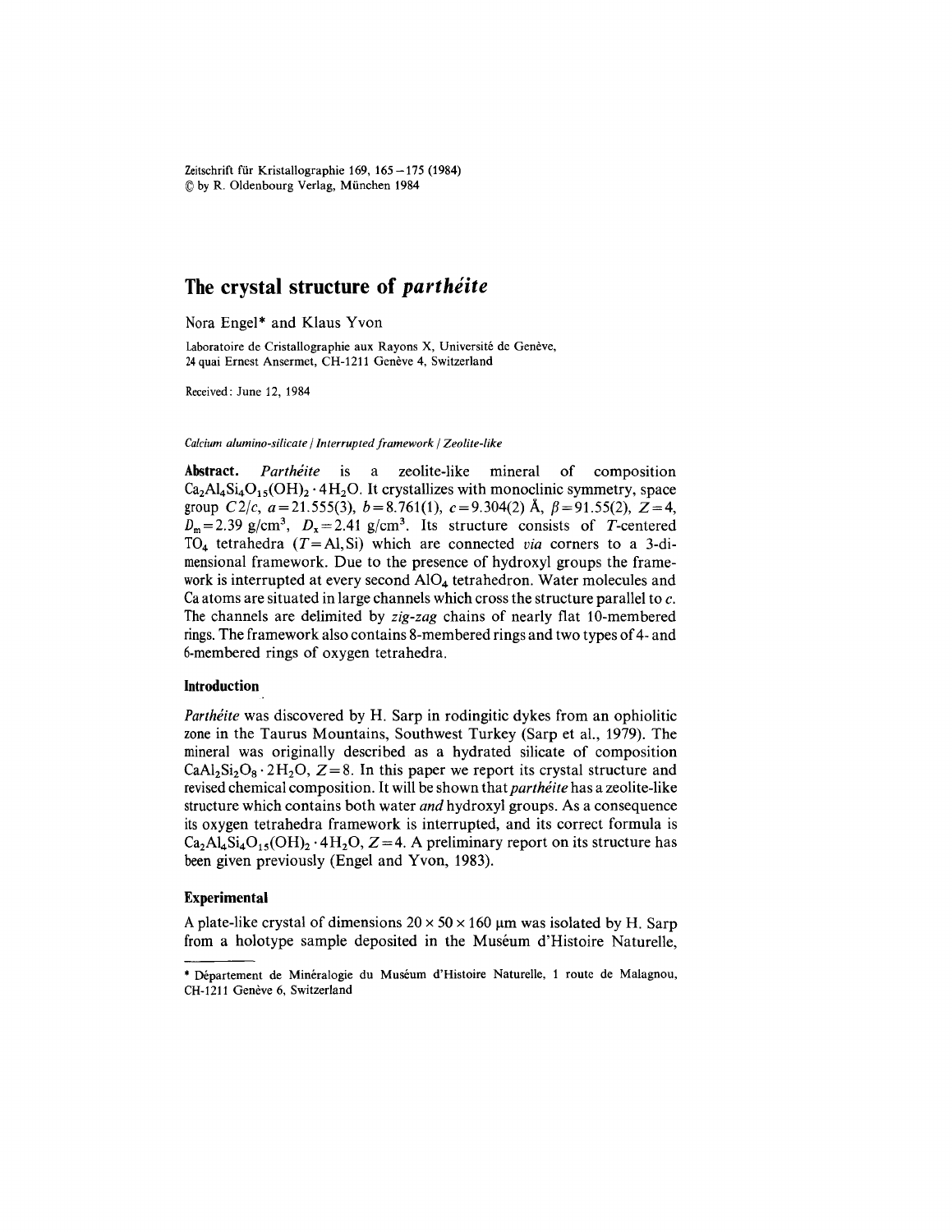Geneva. It was measured on a computer controlled 4-circle diffractometer using graphite monochromated  $M \circ K \alpha$  radiation. The cell parameters (see Abstract) were consistent with those reported previously (Sarp et aI., 1979), and the systematically absent reflections  $(hkl: h+k=2n+1, h0l: l=2n+1)$ confirmed the space group assignment *C2/c* or Cc (International Tables for Crystallography, Vol. A, 1983). The intensities of 2863 reflections, included in a quarter sphere of reciprocal space were measured in the  $\omega$ -2 $\theta$  scan mode out to a limit of sin  $\theta/\lambda = 0.71 \text{ Å}^{-1}$ , yielding 693 unique observed reflections with  $I > 3\sigma(I)$ . In view of the low absorption coefficient  $(\mu_{M_0K\alpha} = 12.1 \text{ cm}^{-1})$ no correction for absorption was made. The structure was solved by MULTAN (Main et aI., 1980) in space group *C2/c,* and refined with CRYLSQ (Stewart et al., 1976) to a consistency index of  $R[=\Sigma(\Vert F_{0}\Vert)^{2}]$  $-|F_{\rm s}|/|\Sigma|F_{\rm s}|=0.07$  (2012 reflections<sup>1</sup>, 142 variables, weights  $w=1/\sigma^2$ ). Scattering factors were taken from the International Tables, Vol. IV (1974). The refinement did not include the intense 200, 400 and 600 reflections which had ill-shaped profiles and were not correctly measured. A final electron density difference map showed no peaks higher than 1.1  $e^{\frac{1}{2} - 3}$ . The strongest peaks were all situated in the vicinity  $(< 0.6 \text{ Å})$  of metal and oxygen atom sites. The atomic coordinates and anisotropic temperature factors are listedin Table 1, and lists of bond distances and angles are given in Tables 2, 3 and 4. Stereographic projections of the structure as drawn by OR TEP (Stewart et aI., 1976) are represented in Figures 1, 2 and 3.

### **Discussion**

*Partheite* shows structural features typical for zeolites (for stereo drawings and descriptions of the latter, see Meier and Olson, 1978). It consists of a threedimensional framework of T-centered T04 tetrahedra *(T=* AI, Si) which share corners, and a system of interconnected cavities which are filled by  $Ca<sup>2+</sup>$  ions and water molecules. The framework density is low, 18.2 T atoms/1000  $\AA^3$ . However, in contrast to the known zeolites, not all oxygen tetrahedra share their four corners *but* some (those centered by AI(l), see Fig. 1) share only three, thus leading to an *interrupted framework* (see, for instance, *bavenite,* Cannillo et aI., 1966). As will be shown below, the framework of *partheite* is interrupted due to the presence of hydroxyl groups (OH) in the coordination sphere of  $Al(1)$ . The sharing coefficients of the tetrahedra framework are 1.94 (Zoltaï, 1960) or 3.75 (Coda, 1969).

The oxygen tetrahedra are linked *via*  $T - O - T$  bonds to rings of different size and shape (Fig. 1 and 2). There are two types of 4-membered rings, which connect respectively two  $Si(2)$  and two  $Al(2)$  sites (type I), and one  $Si(1)$ , one

<sup>&</sup>lt;sup>1</sup> Additional material to this paper can be ordered referring to the No. CSD 51076, Engel and Yvon: The Crystal Structure of *partheite,* at the Fachinformationszentrum Energie-Physik. Mathematik, D-7514 Eggenstein-Leopoldshafen 2, FRG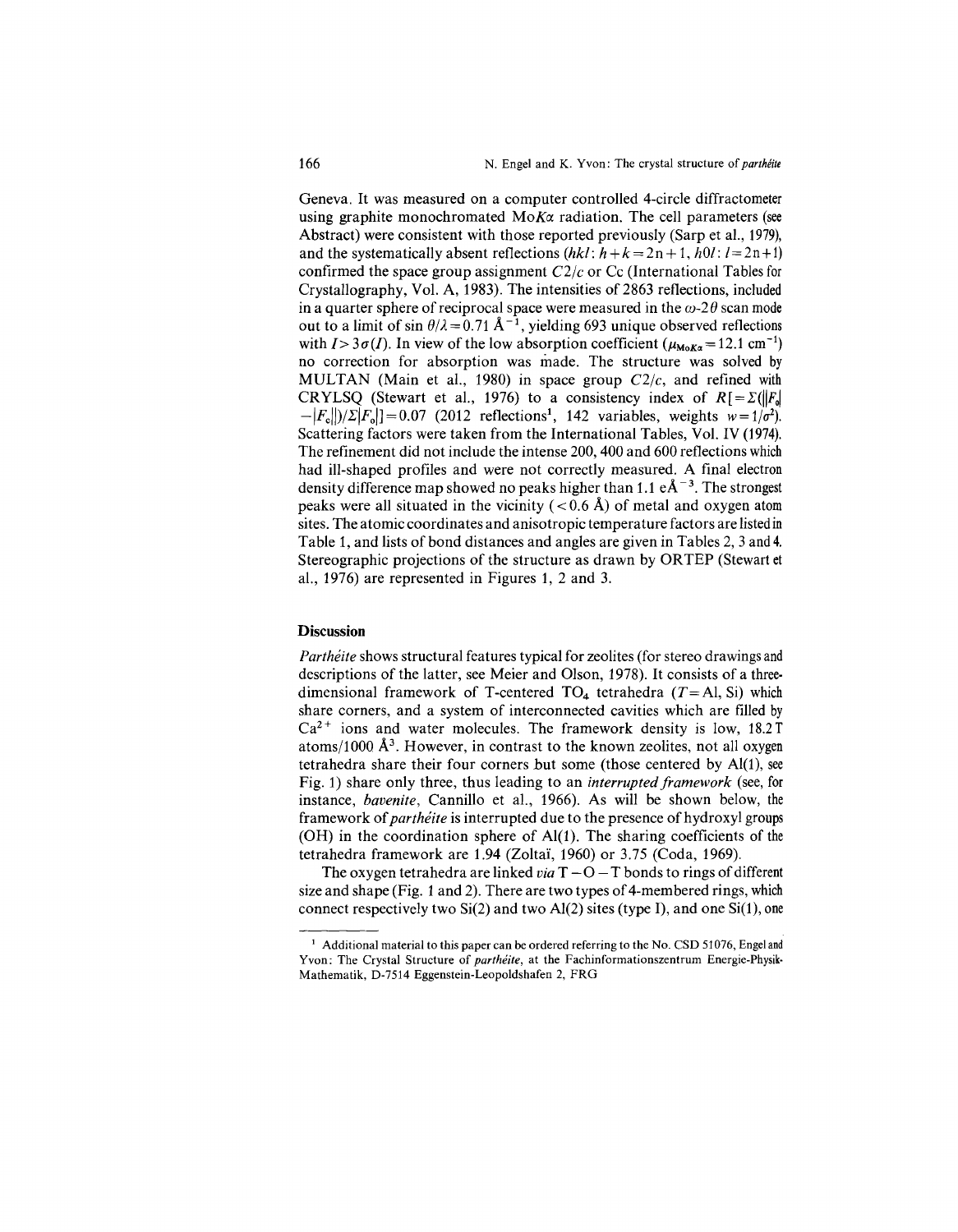|                     | $\boldsymbol{x}$ | у         | z         | $U_{11}$ | $U_{22}$ | $U_{33}$ | $U_{12}$   | $U_{13}$   | $U_{23}$     |
|---------------------|------------------|-----------|-----------|----------|----------|----------|------------|------------|--------------|
| Si(1)               | 0.06729(9)       | 0.1832(3) | 0.2896(2) | 0.46(9)  | 0.90(10) | 0.65(10) | 0.08(8)    | $-0.07(7)$ | 0.04(9)      |
| Si(2)               | 0.23983(9)       | 0.0077(3) | 0.4621(2) | 0.46(8)  | 0.62(9)  | 0.69(10) | 0.17(8)    | 0.12(7)    | $-0.01(9)$   |
| $\mathrm{Al}(1)$    | 0.1161(1)        | 0.0844(3) | 0.6006(3) | 0.73(10) | 0.77(11) | 0.63(11) | $-0.06(9)$ | 0.13(9)    | $-0.03(10)$  |
| AI(2)               | 0.1999(1)        | 0.3162(3) | 0.2858(2) | 0.90(10) | 0.55(11) | 0.49(10) | 0.08(9)    | $-0.01(8)$ | 0.09(10)     |
| Ca                  | 0.35586(7)       | 0.1991(2) | 0.0444(2) | 1.22(7)  | 1.30(8)  | 0.99(8)  | $-0.48(7)$ | $-0.23(6)$ | 0.10(7)      |
| O(1)                | 0.0695(2)        | 0.0181(7) | 0.2162(6) | 0.6(2)   | 1.3(3)   | 0.9(3)   | 0.2(2)     | 0.3(2)     | $-0.1(2)$    |
| O(2)                | 0.0725(2)        | 0.1719(7) | 0.4626(6) | 0.8(2)   | 1.7(3)   | 0.7(3)   | 0.4(2)     | 0.0(2)     | 0.1(2)       |
| O(3)                | 0.1222(2)        | 0.2883(7) | 0.2295(6) | 1.1(3)   | 1.7(3)   | 0.6(2)   | $-0.4(2)$  | 0.0(2)     | $-0.1(2)$    |
| O(4)                | 0.1722(2)        | 0.0363(6) | 0.0250(6) | 1.1(2)   | 0.9(3)   | 1.3(3)   | 0.0(2)     | 0.7(2)     | $-0.2(2)$    |
| O(5)                | 0.2081(2)        | 0.4669(6) | 0.4096(6) | 1.0(2)   | 0.6(3)   | 1.1(3)   | $-0.4(2)$  | $-0.2(2)$  | 0.1(2)       |
| O(6)                | 0.2345(3)        | 0.1550(6) | 0.3605(6) | 1.4(3)   | 0.7(3)   | 1.1(3)   | 0.3(2)     | 0.1(2)     | 0.5(2)       |
| O(7)                | 0.2340(2)        | 0.3599(6) | 0.1221(6) | 1.3(3)   | 0.9(3)   | 0.7(3)   | $-0.5(2)$  | 0.1(2)     | 0.2(2)       |
| O(8)                | 0                | 0.2632(9) |           | 0.6(3)   | 0.7(4)   | 1.1(4)   | 0          | $-0.2(3)$  | $\mathbf{0}$ |
| OH.                 | 0.3523(3)        | 0.2673(7) | 0.2918(6) | 1.7(3)   | 1.6(3)   | 0.9(3)   | $-0.6(2)$  | $-0.2(2)$  | $-0.6(2)$    |
| H <sub>2</sub> O(1) | 0.0712(3)        | 0.5050(8) | 0.0159(9) | 2.8(3)   | 0.4(3)   | 6.8(6)   | $-0.2(3)$  | 0.6(4)     | 0.1(4)       |
| H <sub>2</sub> O(2) | 0.4541(3)        | 0.3070(8) | 0.0800(7) | 0.9(3)   | 2.5(3)   | 3.2(4)   | $-0.9(3)$  | 1.2(3)     | $-0.7(3)$    |

Table 1. Atom positions for *parthéite*, space group C2/c, all atoms are in equipoint (8f) except O(8), which are in (4e). The anisotropic temperature factor<br>are expressed as  $T = \exp\left(-2\pi^2 \times 10^{-2} \sum_{ij} U_{ij} a_i a_j\right)$  where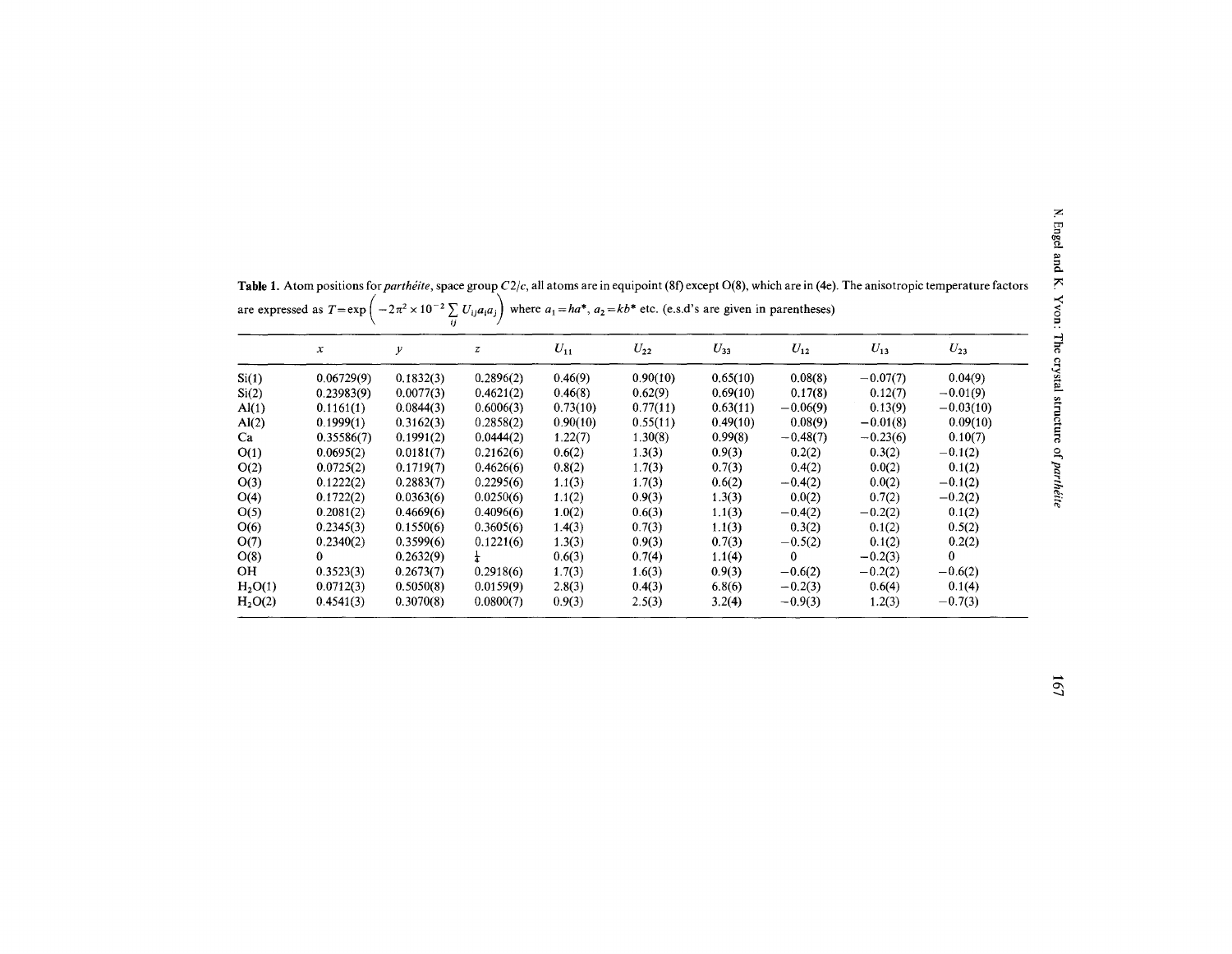

Fig. 1. Stereoscopic pair of the T atom framework (T = Al, Si) of *partheite*, viewed approximate parallel to c. Large circles: AI, small circles: Si, atom numbering as in Table 1. The straight lines connecting the T atoms represent idealized (non-linear)  $T - O - T$  bonds

 $Si(2)$ , one Al(1) and one Al(2) site (type II). The type I ring has nearly squareplanar cross-section, whereas the type II ring is distorted. The latter carries the hydroxyl group and could be considered as a *secondary building unit* of *partheite* as defined for zeolite frameworks (Meier, 1968). Two rings of type II are joined by a ring of type I such that these three form a finite ladder-like chain directed approximately along [110]. There also exist two types of 6 membered rings, of which one has the shape of a nearly planar hexagon and connects four  $Si(1)$  and two Al(1) sites (type I) and the other has the shape of a bent hexagon which connects one  $Si(1)$ , two  $Si(2)$ , one  $Al(1)$ , one  $Al(2)$  and alternatively one AI(1) or one Al(2) site (type II). There occur pairs of squeezed, doubly bent 8-membered rings, which are fused together at their centres, of which each connects one  $Si(1)$ , three  $Si(2)$ , one  $Al(1)$  and three AI(2) sites. Finally there exist nearly circular and flat 10-membered rings, which are oriented approximately parallel to  $(011)$  and  $(011)$  and connect four Si(1), two Si(2) and four AI(2) sites. Both, the 6-membered rings of type I and the 10-membered rings are fused side by side (mainly *via*  $Si(1) - O - Si(1)$ bonds) such that they form a system of interconnected *zig-zag* chains which cross the structure parallel to *c.* These chains partially delimit large cavities which are interconnected to wide *zig-zag* channels of elliptical cross-section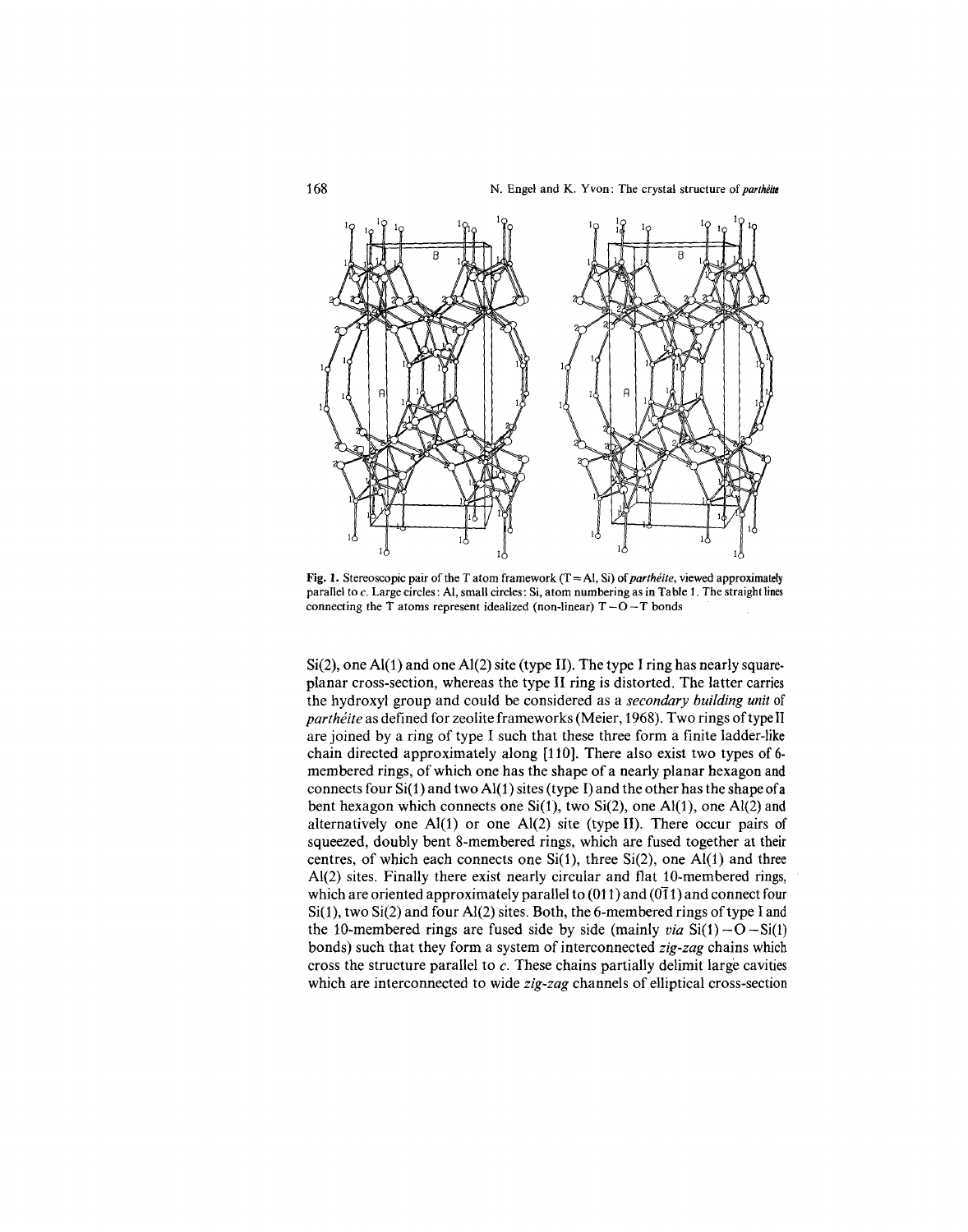

Fig.2. Isolated T-rings taken from Fig. I. *a)* a finite ladder-like chain built of two types of 4-membered rings; *b)* a 6-membered ring of type I; c) a 6-membered ring of type II; *d)* a doubly bent8-membered ring; *e)* a 10-membered ring. Large circles: AI, small circles: Si

running parallel to  $c$  through the 10-membered rings. As a consequence the concentration of  $T - O - T$  bonds across the plane bisecting those channels perpendicular to *a* is lower by a factor of at least two compared to the concentration of  $T - O - T$  bonds across any other plane in the structure. This conveys to the framework some two-dimensional character, and could be related to the observed cleavage of the crystals parallel to (100).

The elliptical *zig-zag* channels have free apertures<sup>2</sup> of 6.0 Å (parallel to [100]) and 3.5 Å (parallel to [011]). They are filled by  $Ca^{2+}$  ions and water molecules (Fig. 3). The former are situated in cavities which are delimited by six oxygen atoms belonging to the framework (of which one is the  $OH^$ group) and by two water molecules, which together form a distorted cubelike configuration. The latter are fixed on two crystallographic sites. One is located near the channel axis and close to the plane defined by the 10-membered ring  $[H<sub>2</sub>O(1)]$ , whereas the other is located off-center and lies above the 6-membered ring of type II  $[H<sub>2</sub>O(2)]$ . Both sites occur at about the same heights in the channels (around  $z=0, \frac{1}{2}$ , etc), and they are clustered in groups of four in a nearly planar configuration. Within each group

<sup>2</sup> Calculated with an oxygen radius of 1.35 A.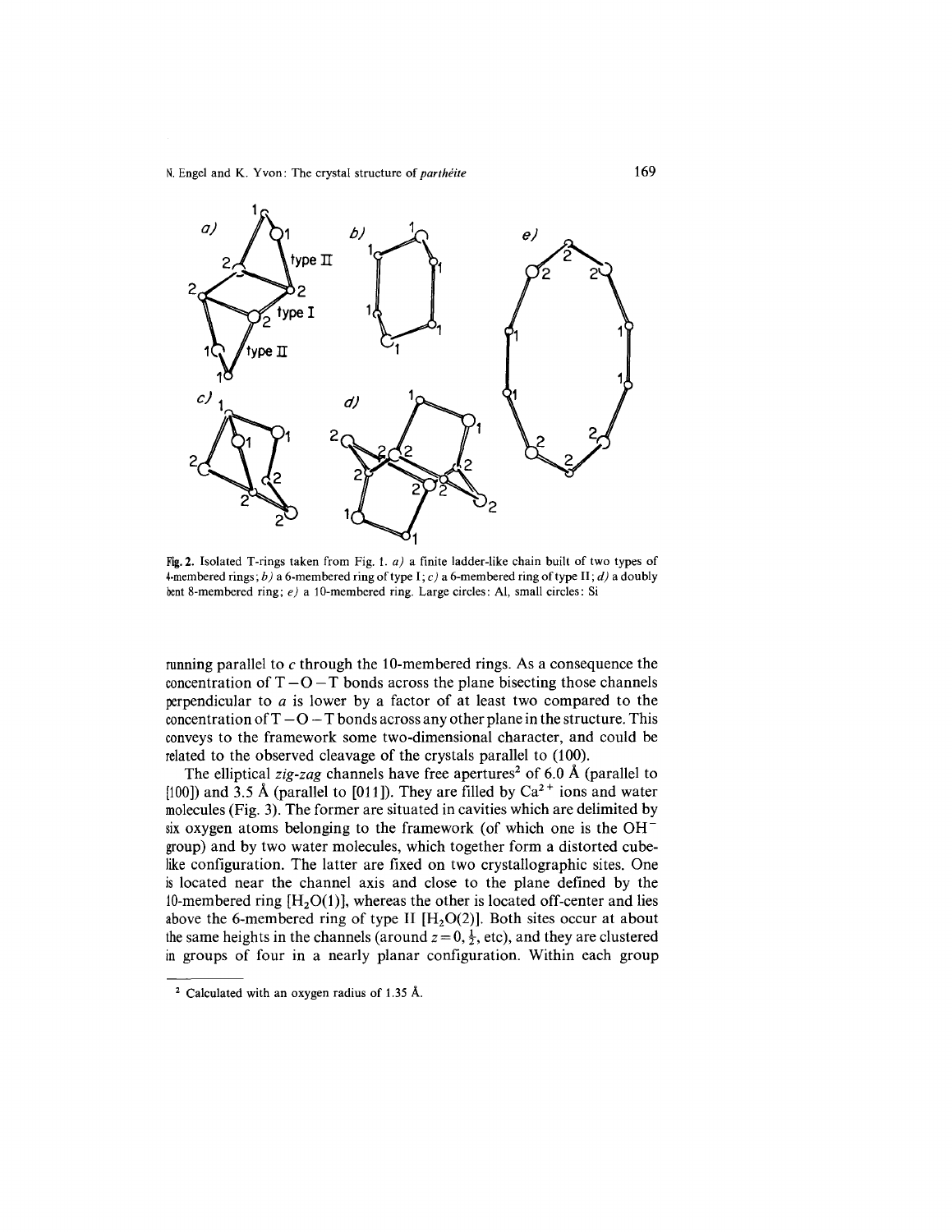

Fig. 3. Stereoscopic pair of the oxygen tetrahedra (double lines),  $Ca^{2+}$  ion (large circles) and water molecules (medium circles) in *parthéite*, viewed approximately parallel to c. The tetrahedra corners marked by small circles designate hydroxyl groups. The single lines indicate short  $O-H$ ... O distances (less than 3.1 Å) of relevance for the possible location of hydrogen bonds

their shortest separations are 2.92 Å  $[H_2O(1) - H_2O(2)]$  and 3.08 Å  $[H<sub>2</sub>O(1)-H<sub>2</sub>O(1)]$ . The shortest separations of both sites from the oxygen atom sites of the framework are, respectively,  $d[H_2O(1)-O]=2.87 \text{ Å}$ (O(2)) and 3.32 Å (OH), and  $d[H<sub>2</sub>O(2)-O]=2.71$  Å (O(1)) and 3.01 Å (OH) (see single lines in Fig. 2). Their distances from the Ca atom sites  $(d[Ca-O]=2.46$  Å  $[H<sub>2</sub>O(1)]$ , 2.34 Å  $[H<sub>2</sub>O(2)]$  suggest that both water molecules are in close contact with the  $Ca^{2+}$  ions.

The other oxygen atoms in the structure all belong to the framework. They have two metalligands  $(O(1), O(2), \ldots O(8))$ , except for  $(OH)$  which has only one  $(A1(1))$ . The former are linked either to one Al and one Si atom  $(O(1), O(2), \ldots, O(7))$ , or to two symmetry equivalent Si atoms  $(O(8))$ . None is linked to two Al atoms, in agreement with the  $AI-O-Al$  *avoidance rule* (Loewenstein, 1954). The average  $T - O$  bond distances within the  $TO<sub>4</sub>$ tetrahedra are 1.62 Å  $(T = Si(1), Si(2))$ , 1.75 Å  $(T = Al(2))$  and 1.76 Å  $(T = A(1))$  (Table 2). These values are indicative for an *ordered* Si/Al atom arrangement  $(\overline{d}[\text{Si}-O] = 1.60 \text{ Å}, \overline{d}[\text{Al}-O] = 1.76 \text{ Å}; \text{Jones}, 1968).$  The  $O-T-O$  bond angles are all close to 109.4°. Their greatest spread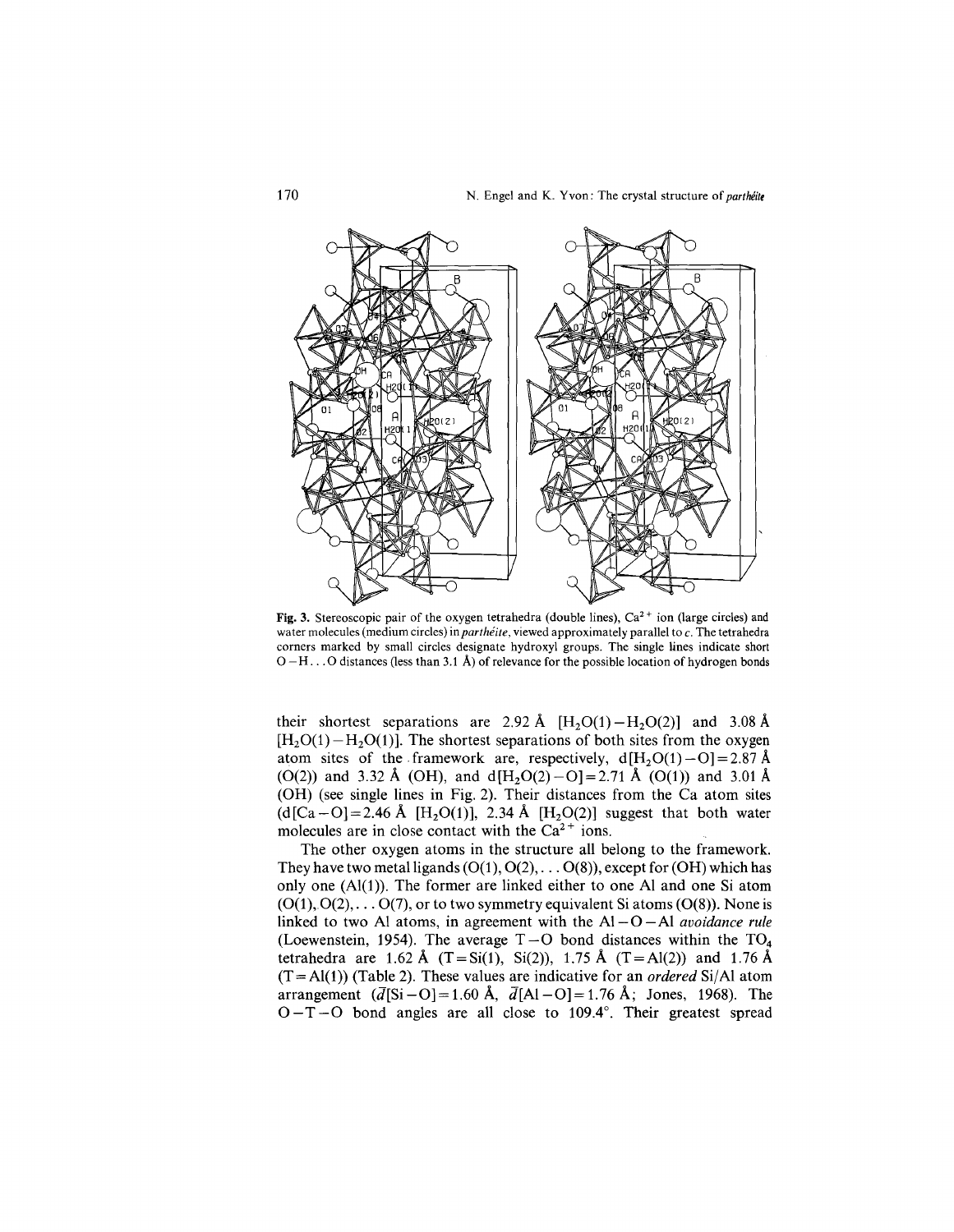| T-atoms | O(a)    | <b>Distances</b><br>$Si-O(a)$ | O(b)    | Angles<br>Si<br>'O(b)<br>O(a) | T-atoms        | O(a)    | Distances<br>$Al-O(a)$ | O(b)    | Angles<br>Al<br>'O(b)<br>O(a) |
|---------|---------|-------------------------------|---------|-------------------------------|----------------|---------|------------------------|---------|-------------------------------|
| Si(1)   | $-O(1)$ | 1.601(6)                      | $-O(2)$ | 111.6(3)                      | AI(1)          | $-OH$   | 1.766(6)               | $-O(1)$ | 104.5(3)                      |
|         |         |                               | $-O(3)$ | 109.7(3)                      |                |         |                        | $-O(2)$ | 106.6(3)                      |
|         |         |                               | $-O(8)$ | 109.0(3)                      |                |         |                        | $-O(4)$ | 114.1(3)                      |
|         | $-O(2)$ | 1.613(6)                      | $-O(3)$ | 110.4(3)                      |                | $-O(1)$ | 1.741(6)               | $-O(2)$ | 111.9(3)                      |
|         |         |                               | $-O(8)$ | 106.7(2)                      |                |         |                        | $-O(4)$ | 110.5(3)                      |
|         | $-O(3)$ | 1.612(6)                      | $-O(8)$ | 109.3(3)                      |                | $-O(2)$ | 1.748(6)               | $-O(4)$ | 109.3(3)                      |
|         | $-O(8)$ | 1.644(4)                      |         |                               |                | $-O(4)$ | 1.767(6)               |         |                               |
|         |         | ave 1.618                     |         |                               |                |         | ave 1.756              |         |                               |
| Si(2)   | $-O(4)$ | 1.632(6)                      | $-O(5)$ | 111.9(3)                      | $\text{Al}(2)$ | $-O(3)$ | 1.757(6)               | $-O(5)$ | 112.2(3)                      |
|         |         |                               | $-O(6)$ | 110.6(3)                      |                |         |                        | $-O(6)$ | 113.8(3)                      |
|         |         |                               | $-O(7)$ | 108.1(3)                      |                |         |                        | $-O(7)$ | 101.0(3)                      |
|         | $-O(5)$ | 1.631(6)                      | $-O(6)$ | 111.0(3)                      |                | $-O(5)$ | 1.758(6)               | $-O(6)$ | 108.3(3)                      |
|         |         |                               | $-O(7)$ | 102.8(3)                      |                |         |                        | $-O(7)$ | 111.6(3)                      |
|         | $-O(6)$ | 1.602(6)                      | $-O(7)$ | 112.2(3)                      |                | $-O(6)$ | 1.734(6)               | $-O(7)$ | 109.9(3)                      |
|         | $-O(7)$ | 1.622(6)                      |         |                               |                | $-O(7)$ | 1.752(6)               |         |                               |
|         |         | ave 1.622                     |         |                               |                |         | ave 1.750              |         |                               |

Table 2. Interatomic distances (Å) and angles ( $\degree$ ) within the [TO<sub>4</sub>] tetrahedra of *parthetie*. (E.s.d's are given in parentheses)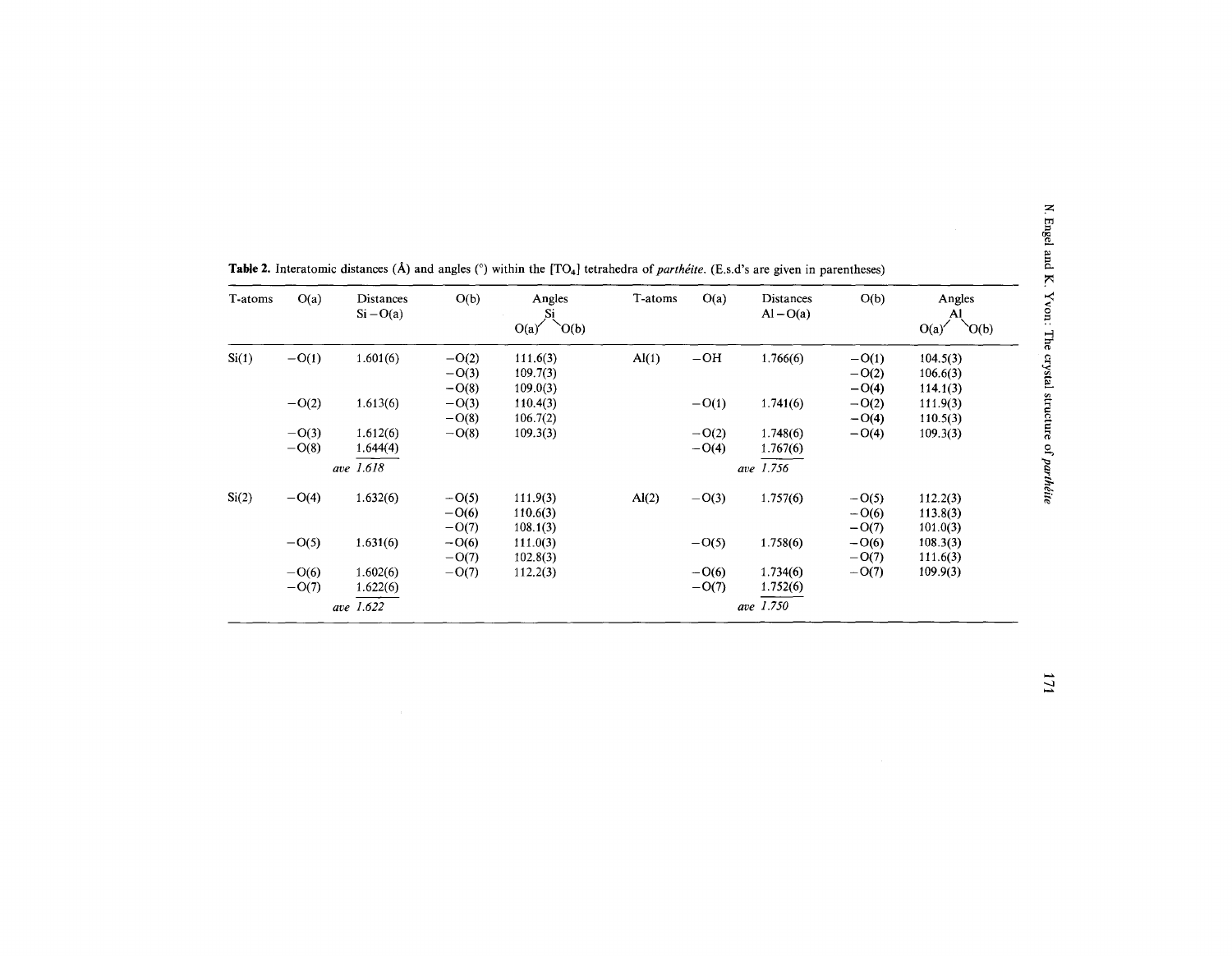| Angles |      |                  |          |  |
|--------|------|------------------|----------|--|
| T      | о    | T                |          |  |
| Si(1)  | O(1) | $\text{Al}(1)$   | 138.9(4) |  |
| Si(1)  | O(2) | $\mathrm{Al}(1)$ | 141.4(4) |  |
| Si(1)  | O(3) | Al(2)            | 132.7(4) |  |
| Si(2)  | O(4) | $\mathrm{Al}(1)$ | 129.0(4) |  |
| Si(2)  | O(5) | Al(2)            | 129.6(3) |  |
| Si(2)  | O(6) | $\text{Al}(2)$   | 156.3(4) |  |
| Si(2)  | O(7) | Al(2)            | 138.9(4) |  |
| Si(1)  | O(8) | Si(1)            | 129.5(5) |  |

Table 3. Angles  $(°)$  between tetrahedra (E.s.d's are given in parentheses)

 $(101.0^{\circ} - 113.8^{\circ})$  occurs for the tetrahedra which are centered by Al(2). The  $T - O - T$  bond angle between Si-centered tetrahedra is 129.5°, whereas those between Si- and AI-centered tetrahedra range between 129.0° and 156.3° (Table 3). The correlations between the  $T - O$  distances and  $T - O - T$  angles are consistent with those in *anorthite* as discussed by Brown et aI. (1969). The shortest oxygen-oxygen contact in the structure occurs within the Si(2) centered tetrahedron  $(d[O(5) - O(7))] = 2.54$  Å). The distance between the  $OH^-$  group and the oxygen atom (O(6)) which could possibly participate in hydrogen bonding is  $d[OH \dots O(6)] = 2.81$  Å (see single line in Fig. 3).

Although none of the five hydrogen atoms and in particular that of the  $OH^-$  group could be located with certainty on the electron density difference map, their presence was established from a bond-valence calculation (Donnay and Allmann, 1970). The valence sums (not corrected for Hbonding) are 1.05, 0.28 and 0.34 valence units for the 0 atoms which belong respectively to the OH<sup>-</sup> group and the water molecules  $H_2O(1)$  and  $H_2O(2)$ , and they range between 1.77 and 2.07 valence units for the other 0 atoms (Table 4). The lowest value occurs for those oxygen atoms of the framework which are closest to the  $OH^-$  group (O(6)) or one of the water molecules  $(O(2) \ldots H<sub>2</sub>O(2))$ , thus indicating that both  $O(6)$  and  $O(2)$  may participate in the formation of hydrogen bonds.

According to these structural results the chemical formula of *parthéite* needs to be rewritten as  $Ca<sub>2</sub>Al<sub>4</sub>Si<sub>4</sub>O<sub>15</sub>(OH)<sub>2</sub> · 4H<sub>2</sub>O, Z=4.$  This composition is close to the previously proposed formula  $CaAl<sub>2</sub>Si<sub>2</sub>O<sub>8</sub> \cdot 2H<sub>2</sub>O$ ,  $Z=8$ (Sarp et aI., 1979), and falls within the error limits of the microprobe analysis. The theoretical density calculated according to this new formula is  $D_x = 2.41$  gcm<sup>-3</sup> which compares well with the experimental density  $D_m$  = 2.39 gcm<sup>-3</sup>, measured by Sarp et al. (1979).

In conclusion we note that, due to the presence of hydroxyl groups in its structure, *parthéite* shows only little resemblance with other alumino-silicates of similar composition, such as the feldspar *anorthite*, CaAl<sub>2</sub>Si<sub>2</sub>O<sub>8</sub> (Megaw et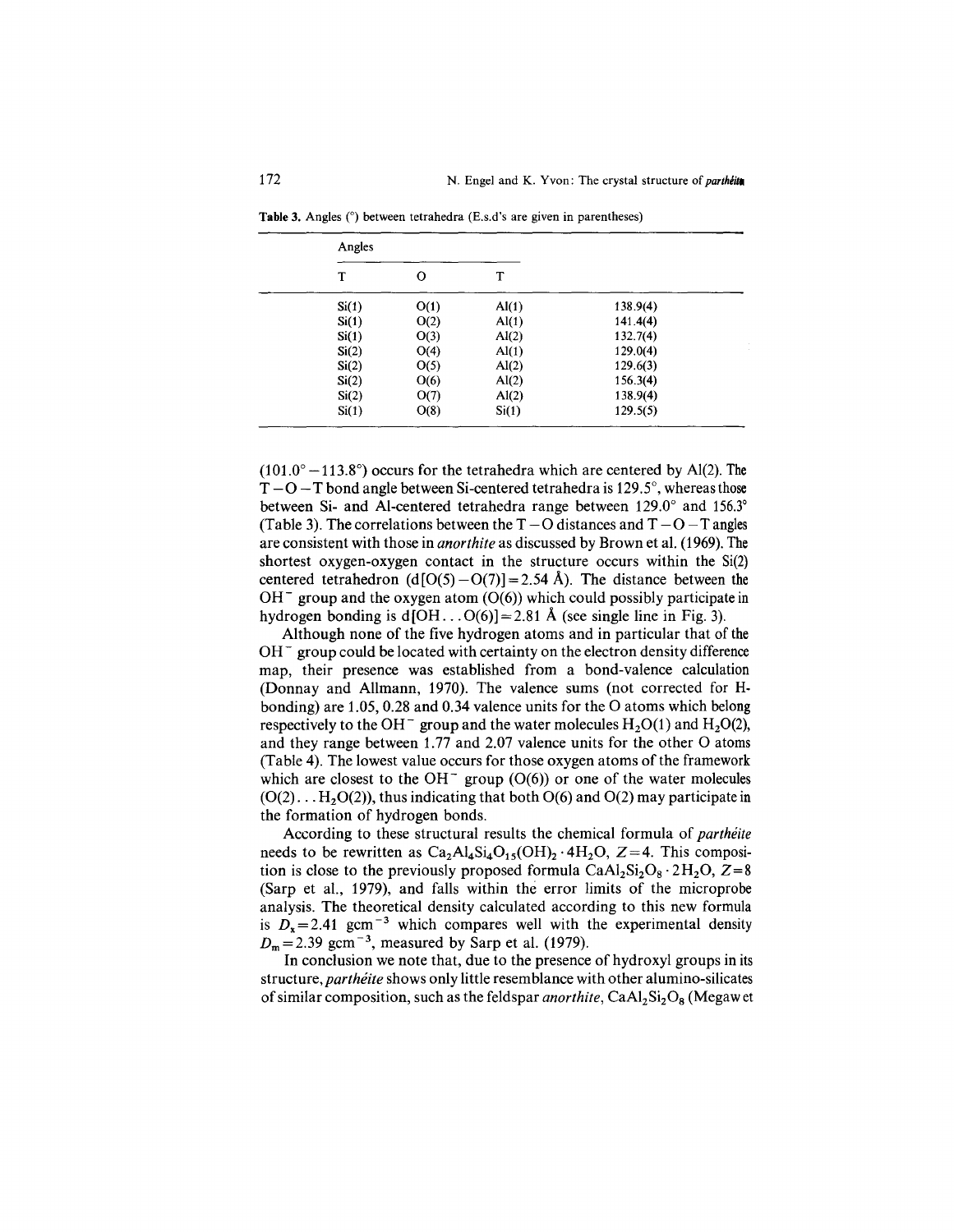|                                                                | Ca(1)                | $\mathbf{v}$ | Al(1)    | ν    | Al(2)    | v    | Si(1)                    | ν    | Si(2)    | v    | $\Sigma v_{\rm cations}$ |
|----------------------------------------------------------------|----------------------|--------------|----------|------|----------|------|--------------------------|------|----------|------|--------------------------|
| O(1)                                                           |                      |              | 1.741(6) | 0.77 |          |      | 1.601(6)                 | 1.03 |          |      | 1.80                     |
| O(2)                                                           |                      |              | 1.748(6) | 0.76 |          |      | 1.613(6)                 | 1.01 |          |      | 1.77                     |
| O(3)                                                           | 2.607(6)             | 0.23         |          |      | 1.757(6) | 0.74 | 1.612(6)                 | 1.02 |          |      | 1.99                     |
| O(4)                                                           | 2.476(6)             | 0.28         | 1.767(6) | 0.73 |          |      |                          |      | 1.632(6) | 0.98 | 1.99                     |
| O(5)                                                           | 2.501(6)             | 0.27         |          |      | 1.758(6) | 0.74 |                          |      | 1.631(6) | 0.98 | 1.99                     |
| O(6)                                                           |                      |              |          |      | 1.734(6) | 0.77 |                          |      | 1.602(6) | 1.03 | 1.80                     |
| O(7)                                                           | 2.502(6)<br>3.083(6) | 0.26<br>0.06 |          |      | 1.752(6) | 0.75 |                          |      | 1.622(6) | 1.00 | 2.07                     |
| O(8)                                                           |                      |              |          |      |          |      | $2 \times 1.644(4)$ 0.95 |      |          |      | 1.90                     |
| <b>OH</b>                                                      | 2.381(6)             | 0.32         | 1.766(6) | 0.73 |          |      |                          |      |          |      | 1.05                     |
| H <sub>2</sub> O(1)                                            | 2.456(7)             | 0.28         |          |      |          |      |                          |      |          |      | 0.28                     |
| H <sub>2</sub> O(2)                                            | 2.335(6)             | 0.34         |          |      |          |      |                          |      |          |      | 0.34                     |
| $\Sigma$ $v_{\rm anions}$                                      |                      | 2.04         |          | 2.99 |          | 3.00 |                          | 4.01 |          | 3.99 |                          |
| $d_{ave}$                                                      | 2.543                |              | 1.756    |      | 1.750    |      | 1.618                    |      | 1.622    |      |                          |
| $d_{\max}$                                                     | 3.25                 |              | 2.26     |      | 2.26     |      | 2.13                     |      | 2.13     |      |                          |
| $d_{\text{ave}}$<br>$p =$<br>$a_{\text{max}} - a_{\text{ave}}$ | 3.60                 |              | 3.48     |      | 3.48     |      | 3.16                     |      | 3.16     |      |                          |

Table 4. Donnay-Allmann bond valence (v) calculation for Parthéite. The interatomic distances [ $d(A)$ ] between heavy cations and oxygen atoms are given<br>up to their corresponding  $d_{\text{max}}$ -value (e.s.d.'s are given in paren

<sup>a</sup> taken from Donnay and Allmann, 1970

 $\sim$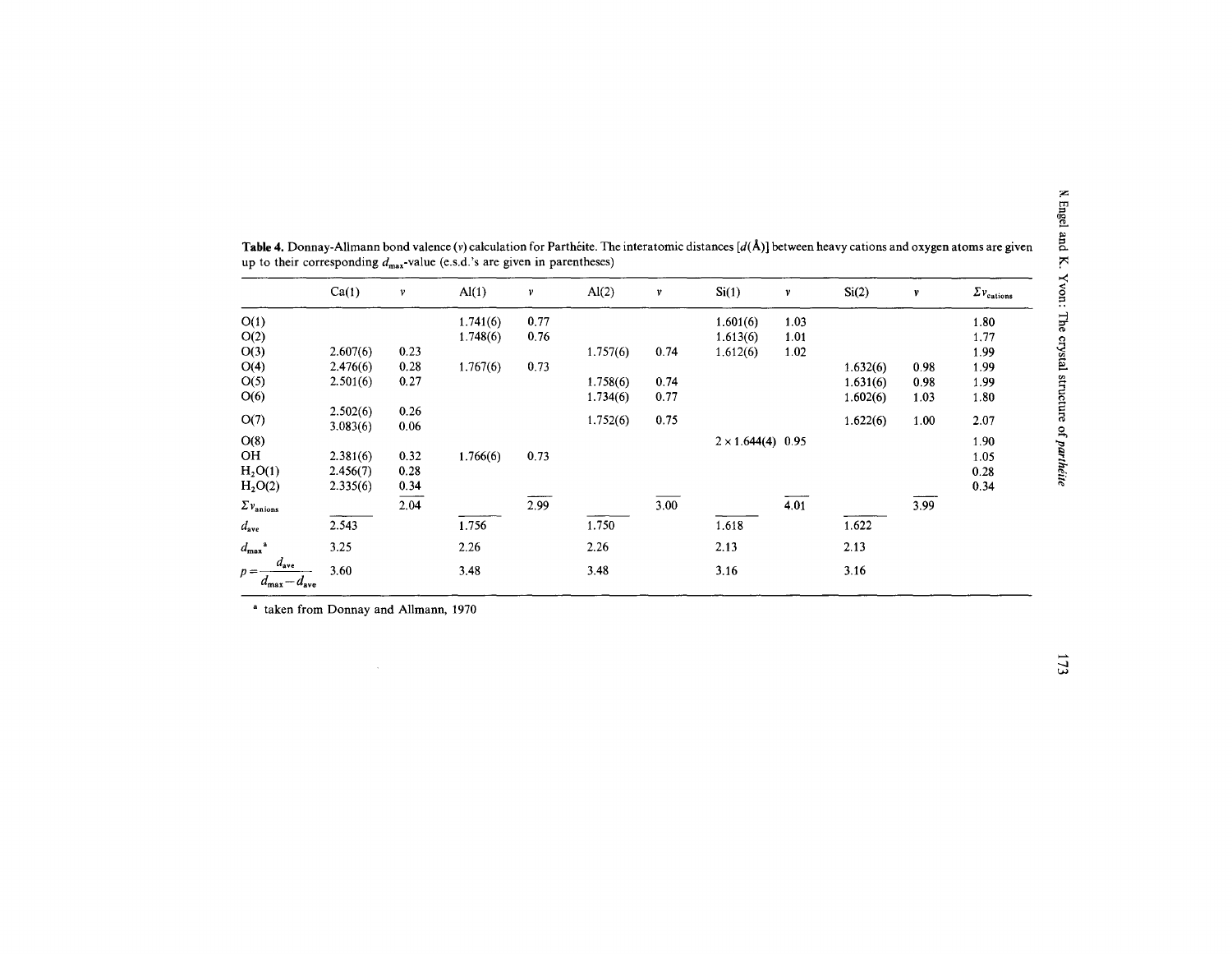al., 1962), and the zeolite *gismondite*,  $CaAl_2Si_2O_8 \cdot 4H_2O$  (Fischer, 1963) which are both framework silicates *without* hydroxyl groups. Its structure also differs significantly from that of *lawsonite*,  $CaAl<sub>2</sub>(OH)<sub>2</sub>Si<sub>2</sub>O<sub>7</sub>·H<sub>2</sub>O$ , which is a mineral of similar composition containing both water and hydroxyl groups (Baur, 1978). In contrast to *partheite,* it is a *sorosilicate,* which displays *octahedrally* coordinated Al atoms. For framework alumino-silicates the observation of an *interruptedframework* is rare but not unique. Other known examples are *roggianite*  $Ca_{16}Al_{16}Si_{32}O_{88}(OH)_{16} \cdot \sim 26 \text{ H}_2\text{O}$  (Galli, 1980; modified sharing coefficient after Coda, 3.67) and *wenkite*  $Ba_4(Ca_{0.9}\Box_{0.1})_6$  $(AI, Si)_{20}O_{39}(OH)_{2}(SO_{4})$ , nH<sub>2</sub>O (Wenk, 1973; modified sharing coefficient 3.90; Merlino, 1974). Both minerals contain hydroxyl groups.

The structural features of *partheite* suggest that this mineral may have zeolite-like properties. In particular, the shape and size of its channels could allow for easy dehydration and cation exchange. As to the former no major structural change was observed after heating crystals to 150°C for 64h, whereas a structural transformation to *anorthite* was observed after a heat treatment at  $400^{\circ}$ C for  $40h$  (Sarp et al., 1979). In this context it is worth noting that *partheite* was found to be closely associated in nature to *thomsonite* (Sarp et aI., 1979), which is a Ca- and Na-bearing zeolite.

*Acknowledgement.* The authors are indebted to Prof. W. M. Meier, Zurich, for drawing their attention to the structures of *roggianite* and *wenkite.*

#### **References**

Baur, W. H.: Crystal structure refinement of lawsonite. Am. Min. 63, 311 – 315 (1978)

- Brown, G. E., Gibbs, G. V., Ribbe, P. H.: The length of the  $Si-O$  and the  $Al-O$  bonds in framework silicates. Am. Min. 54, *1044-1061 (1969)*
- Cannillo, E., Coda, A., Fagnani, G. : The Crystal Structure of Bavenite. Acta Crystallogr. 20, 201 - 209 (1966)
- Coda, A. : La Classificazione di alcuni Silicati secondo Zoltal. Rendiconti Soc. Ital. Min. Petr. 25,  $195 - 226$  (1969)
- Donnay, G., Allmann, R.: How to recognize  $O^{2-}$ , OH<sup>-</sup> and H<sub>2</sub>O in crystal structures determined by X-rays. Am. Min. 55,1003-1015 (1970)
- Engel, N., Yvon, K.: Structure cristalline et formule chimique de la *partheite.* Arch. Sc., C.R. Soc. Phys. Hist. Nat., Genève, 36, 511 - 514 (1983)
- Fischer, K.: The Crystal Structure of the Zeolite, Gismondite,  $CaAl<sub>2</sub>Si<sub>2</sub>O<sub>8</sub> \cdot 4H<sub>2</sub>O$ . Am. Min. 48, 664 -672 (1963)
- Galli, E.: The crystal structure of roggianite, a zeolite-like silicate. Proc. Fifth Internat. Conf. on Zeolites (Heyden) (1980)
- *International tables for X-ray crystallography,* Vol. IV (1974). Kynoch Press: Birmingham
- *International tables for crystallography.* Vol. A. (1983). D. Reidel Publishing Co.: Dordrecht (NL)/Boston (USA)
- Jones, J. B.: AI-O and Si -0 tetrahedral distances in aluminosilicate framework structures. Acta Crystallogr. 24, 355 -358 (1968)
- Loewenstein, W.: The distribution of aluminium in the tetrahedra of silicates and aluminates. Am. Min. 39, 92-96 (1954)